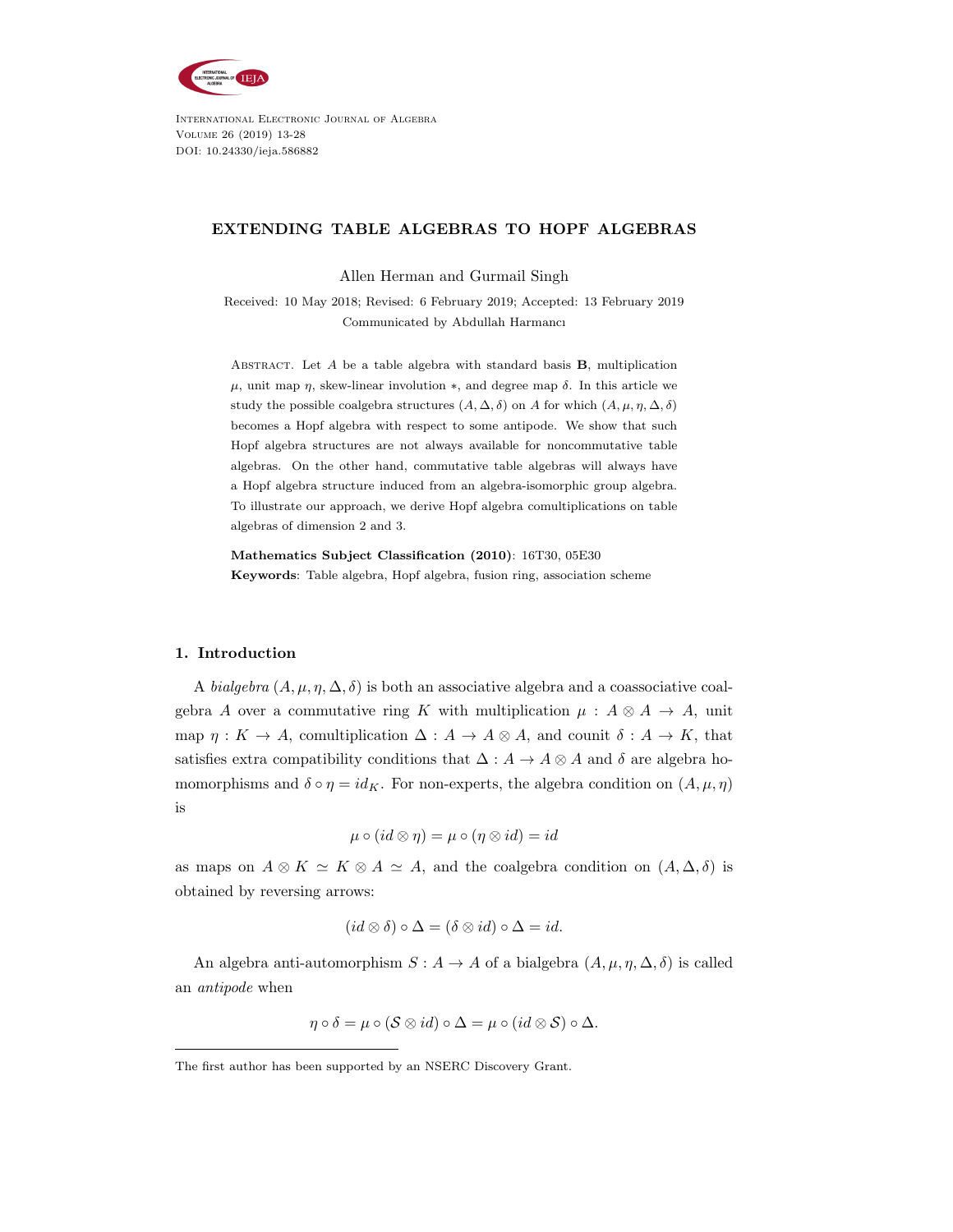A Hopf algebra is a bialgebra with antipode. Hopf algebras are a class of bialgebras that includes group algebras, since it is well-known that a group algebra KG of a group  $G$  over  $K$  becomes a Hopf algebra over  $K$  when we define comultiplication by  $\Delta(g) = g \otimes g$  and counit by  $\delta(g) = 1$ , and the antipode by  $\mathcal{S}(g) = g^{-1}$ , for all  $g \in G$ .

In the case where the base field is the field of complex numbers C (which we will assume from now on), table algebras are associative algebras that also generalize group algebras. (For an extensive history on the evolution and scope of this and similar notions, we refer the reader to Blau's survey article [1].) A table algebra of finite rank  $r$  is an  $r$ -dimensional associative algebra  $A$  with skew-linear involution ∗ whose distinguished basis **B** = {1 =  $b_0, b_1, \ldots, b_{r-1}$ } satisfies the following three properties:

TA1: The structure constants relative to B are nonnegative real numbers. We denote these by  $\lambda_{ijk}$  for  $i, j, k \in \{0, 1, \ldots, r-1\}$ , where  $b_i b_j = \sum_k \lambda_{ijk} b_k$ , for all  $b_i, b_j \in \mathbf{B}$ .

TA2:  $\mathbf{B}^* = \mathbf{B}$ ; in particular,  $b_0^* = b_0 = 1$  is the multiplicative identity of the algebra, and for all  $b_i \in \mathbf{B}$  there is a unique  $i^* \in \{0, 1, \ldots, r-1\}$  such that  $(b_i)^* = b_{i^*}.$ 

TA3: For all  $i \in \{0, 1, \ldots, r-1\}$ ,  $b_{i^*}$  is the unique pseudo-inverse of  $b_i$ ; this means for all  $i, j \in \{0, 1, \ldots, r - 1\}, \lambda_{ij0} > 0 \iff j = i^*$ , and for all  $i \in \{0, 1, \ldots, r - 1\},$  $\lambda_{ii^*0} = \lambda_{i^*i0}.$ 

The complex group algebra  $\mathbb{C}G$  of a finite group G is a table algebra with distinguished basis G. Its skew-linear involution is given by  $(\alpha g)^* = \bar{\alpha}g^{-1}$ , for all  $g \in G$ ,  $\alpha \in \mathbb{C}$ , and the pseudo-inverse of  $g \in G$  is its group inverse  $g^{-1}$ . The adjacency algebras of association schemes are another important example of table algebras, in which the roles of involution and pseudo-inverse are played by conjugate transpose and transpose, respectively. Note that table algebras, being finite-dimensional algebras with involution over C, are always semisimple algebras. For further overview of the theory of table algebras, see Blau's survey [1].

As is customary we will write  $b_0$  for the multiplicative identity of a table algebra, so the unit map of a table algebra is given by  $\eta(\alpha) = \alpha b_0$ , for  $\alpha \in \mathbb{C}$ , and multiplication  $\mu$  is as defined by property TA1. Since table algebras are a class of associative algebras that includes group algebras, and group algebras become Hopf algebras in a natural way, it makes sense to ask:

Is there a way to define a counit  $\delta$ , comultiplication  $\Delta$ , and antipode S on a table algebra  $(A, \mu, \eta)$  so that  $(A, \mu, \eta, \Delta, \delta)$  becomes a Hopf algebra with antipode  $S$ ?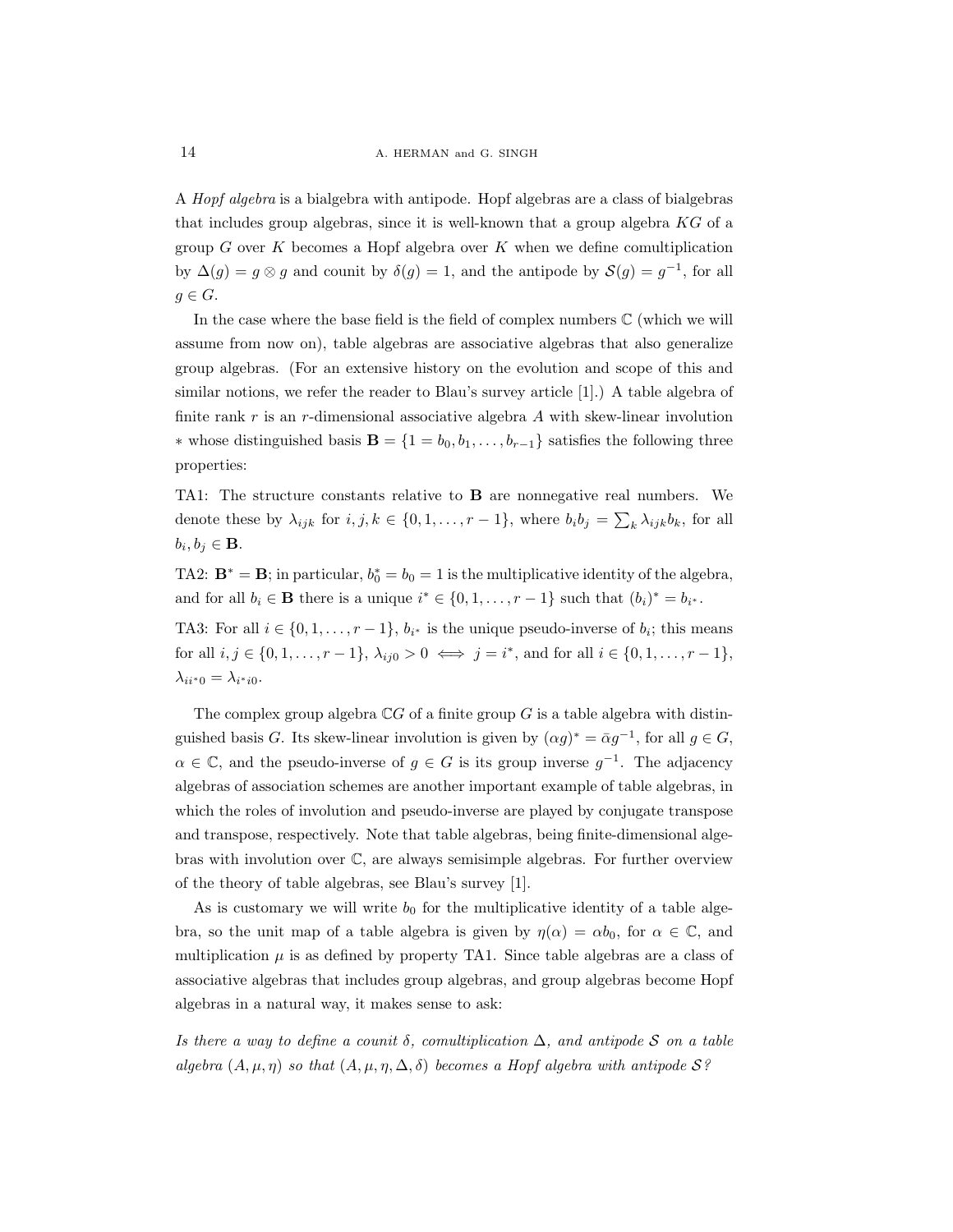The main results of this article show that the answer to this question is NO for some noncommutative table algebras, but YES for all commutative table algebras. Since fusion rule algebras can be characterized as commutative table algebras after a basis renormalization (see [1]), the answer is also YES for fusion rule algebras. The negative answer is a consequence of the existence of noncommutative table algebras of dimensions 5 and 7, combined with the fact that Hopf algebras of prime dimension must be isomorphic to group algebras. Since commutative table algebras of dimension  $r$  are algebra isomorphic to the group algebra of any abelian group of order r, for each distinct isomorphism type of these groups there will be a distinct Hopf algebra structure on the table algebra. To Hopf algebraists, the possible comultiplications on commutative semisimple algebras are well-known to be the coalgebra structures for duals of group algebras. We offer a self-contained proof of this fact that also produces the values of the comultiplication on the basis of primitive idempotents. By interpolating between the character tables of the table algebra and the group we can produce formulas for the values of the Hopf algebra comultiplication map on elements of B for the most natural choices of counits. We will apply this approach to give explicit Hopf algebra comultiplications for table algebras in dimensions 2 and 3.

#### 2. Choosing the counit and antipode of a table algebra

Let  $A$  be a table algebra with distinguished basis **B**. Since each distinguished basis element  $b_i$  can be realized as a nonnegative matrix in its regular representation, there is a unique algebra homomorphism  $\delta : \mathbb{C}\mathbf{B} \to \mathbb{C}$  called the *degree map* for which  $\delta(b_i) > 0$  for all  $b_i \in \mathbf{B}$  [1]. Since  $\delta$  is an algebra homomorphism, it is compatible with  $\mu$ , and  $\delta(b_0) = 1$  implies  $\delta(\eta(z)) = z$ , for all  $z \in \mathbb{C}$ , so it is also compatible with our unit map. In the case B is a finite group the degree map is the augmentation map, which is the counit for the usual Hopf algebra structure on the group algebra. So the degree map of the table algebra is a good candidate for the counit.

In choosing the degree map for the counit, we can scale the distinguished basis elements by positive constants to arrange that our renormalized basis satisfies  $\delta(b_i) = \lambda_{ii^*0}$ , for all  $b_i \in \mathbf{B}$  (see [1]). We call such a table algebra basis standard, and from now on assume our table algebra bases to be standard ones.

When  $A$  is a table algebra, it has a natural involution  $*$  that is skew-linear relative to its defining basis **B**. This means the conjugate involution  $\bar{*}$  given by  $(\alpha b_i)^{\bar*} = \bar{\bar{\alpha}}b_{i^*} = \alpha b_{i^*}$  for all  $\alpha \in \mathbb{C}$  and  $b_i \in \mathbf{B}$  will be linear relative to the basis **B**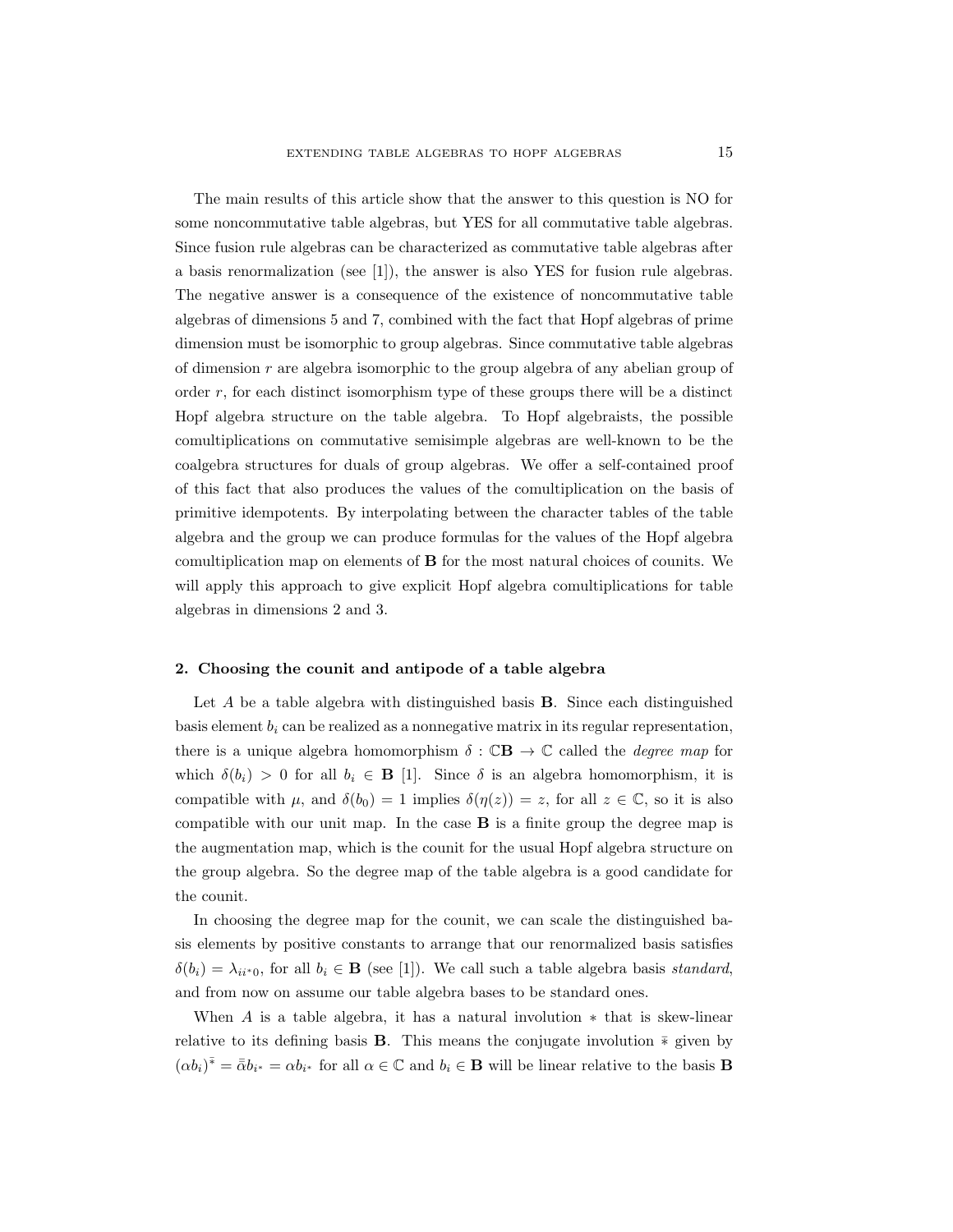of A. In the case of group algebras  $\overline{*}$  corresponds to the linear map that restricts to inversion on the group basis, which gives the antipode for the Hopf algebra structure on the group algebra. So  $\bar{*}$  is one candidate for our antipode. However, the next example shows it will not always be the correct one.

**Remark 2.1.** For group algebras  $\mathbb{C}G$  of finite groups  $G$ , it is in fact the case that any representation of degree one can be the counit of a Hopf algebra structure on CG. When  $\chi \in Irr(G)$  is a nontrivial representation  $\chi : G \to \mathbb{C}^{\times}$ , then it is straightforward to show that the set  $G_\chi = \{g_\chi := \chi(g)^{-1}g : g \in G\}$  is a group, isomorphic to  $G$ , that will be another group basis of  $\mathbb{C}G$ . As a representation of the algebra  $\mathbb{C}G$ ,  $\chi$  restricts to the trivial character of  $G_{\chi}$ . For the antipode of  $\mathbb{C}G_\chi$  we need to consider a different involution  $\bar{*}'$  of  $\mathbb{C}G$ , which is given by  $(\alpha g_\chi)^{x'} = (\bar{\alpha} g_\chi)^{x} = \alpha g_\chi^{-1}$ , for all  $\alpha \in \mathbb{C}$  and  $g_\chi \in G_\chi$ . So we can define a new Hopf algebra comultiplication on  $\mathbb{C}G$  by setting  $\Delta_{\chi}(g_{\chi}) = g_{\chi} \otimes g_{\chi}$ , and this Hopf algebra structure on  $\mathbb{C}G$  has counit  $\chi$  and antipode  $\overline{*}'$ .

It remains to find good candidates for the comultiplication map  $\Delta$  that will make  $(A, \mu, \eta, \Delta, \delta)$  into a Hopf algebra with respect to some suitable antipode. There is, however, no obvious candidate for  $\Delta$ . One table algebra comultiplication given by  $\Delta(b_i) = \frac{1}{\delta(b_i)}(b_i \otimes b_i)$ , for all  $b_i \in \mathbf{B}$  was considered earlier by Hanaki in [2] in the case where the table algebra arises from an association scheme. He observed it does not produce a Hopf algebra. While this  $\Delta$  is coassociative, it is not an algebra homomorphism, so it will not produce a bialgebra structure. Hanaki's motivation for considering bialgebra structures that extend the algebra structure of a table algebra is that the tensor product of two representations of A becomes a representation of A on pre-composing with algebra homomorphism  $\Delta$ . So even if we cannot find a Hopf algebra structure extending the table algebra structure, it would still be useful to find a bialgebra structure.

# 3. Cases of non-existence

Let A be a table algebra with standard basis **B** and degree map  $\delta$ . A simple strategy to find a comultiplication  $\Delta$  that makes  $(A, \mu, \eta, \Delta, \delta)$  into a bialgebra is to produce an algebra isomorphism of  $A$  with a known bialgebra  $H$ , and borrow the necessary coalgebra structure from  $H$ . If, in addition, this  $H$  is a Hopf algebra, then its antipode will also induce one on A. Since our table algebras are semisimple algebras, we can focus on finite-dimensional Hopf algebras that are semisimple as algebras. These are known to be isomorphic as Hopf algebras to group algebras or their duals in the following cases: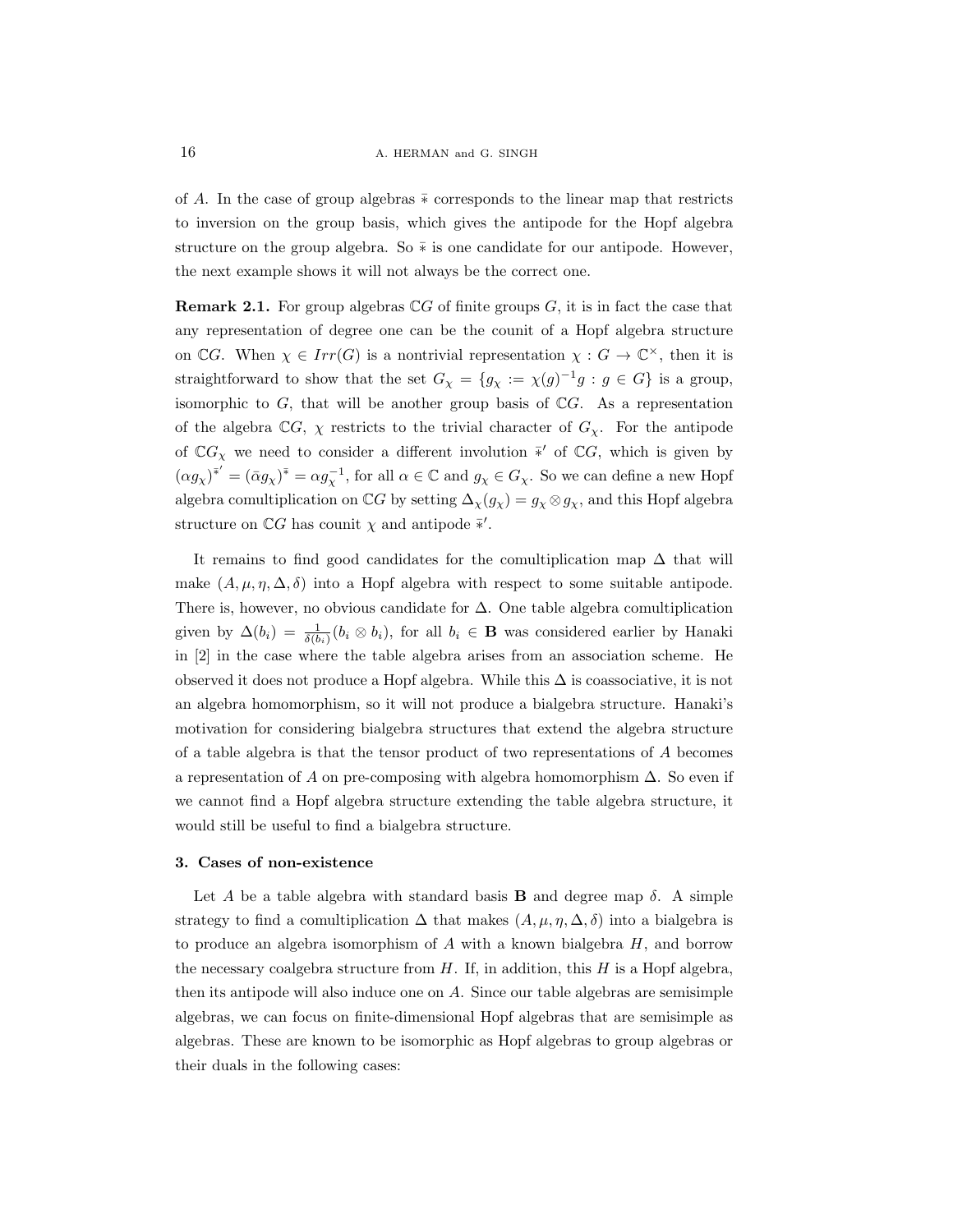(i)  $H$  is commutative (as this implies it is cocommutative and cosemisimple) [6] (see also the general prime and prime-square dimension cases treated in [7] and [4]);

(ii)  $H$  has dimension divisible by two distinct primes [5].

In the next section we will show that when table algebras are algebra isomorphic to group algebras, our table algebra will have a Hopf algebra structure whose counit is our degree map  $\delta$ .

On the other hand, we know from results of Masuoka in [4] and [5] that the smallest dimension for which there are noncommutative semisimple Hopf algebras not isomorphic to group algebras is 8 (see [6, pg. 528-529]). Since noncommutative table algebras of dimension 5 and 7 have been shown to exist in [3], we can conclude these table algebras cannot possess a Hopf algebra structure at all.

Theorem 3.1. Noncommutative table algebras exist for which there is no possible Hopf algebra comultiplication.

Remark 3.2. Noncommutative table algebras of dimension 5 are not realized as the adjacency algebras of association schemes, but there are noncommutative table algebras of dimension 7 that are realized as adjacency algebras of association schemes, the smallest of which occurs for an association scheme of order 12.

Remark 3.3. The results of [3] are given in the slightly more general setting of reality-based algebras with a positive degree map. These are semisimple algebras with a distinguished basis satisfying most of the table algebra axioms (TA1)-(TA3) except the real strucuture constants  $\lambda_{ijk}$  are allowed to be negative when  $k \neq 0$ or  $j \neq i^*$ , and the positive degree map is an extra assumption. All of the results of this article apply immediately in this more general setting. In particular our results below for commutative table algebras generalize immediately to commutative reality based algebras with positive degree map, which are commonly known as C-algebras.

### 4. Hopf algebra structures induced by group algebra isomorphism

**Theorem 4.1.** Let A be an r-dimensional table algebra with degree map  $\delta$ . If A is algebra isomorphic to a group algebra  $\mathbb{C}G$  for a finite group  $G$  of order r, then the algebra structure of A can be extended to a Hopf algebra structure on A whose counit is  $\delta$ .

**Proof.** Let  $(A, \mu, \eta)$  be the algebra structure on A. Suppose  $\Theta : A \to \mathbb{C}G$  is an algebra isomorphism. Then  $\chi := \delta \circ \Theta^{-1}$  is a degree one representation, so as in Remark 2.1 we can adjust the group basis of  $\mathbb{C}G$  if necessary to arrange that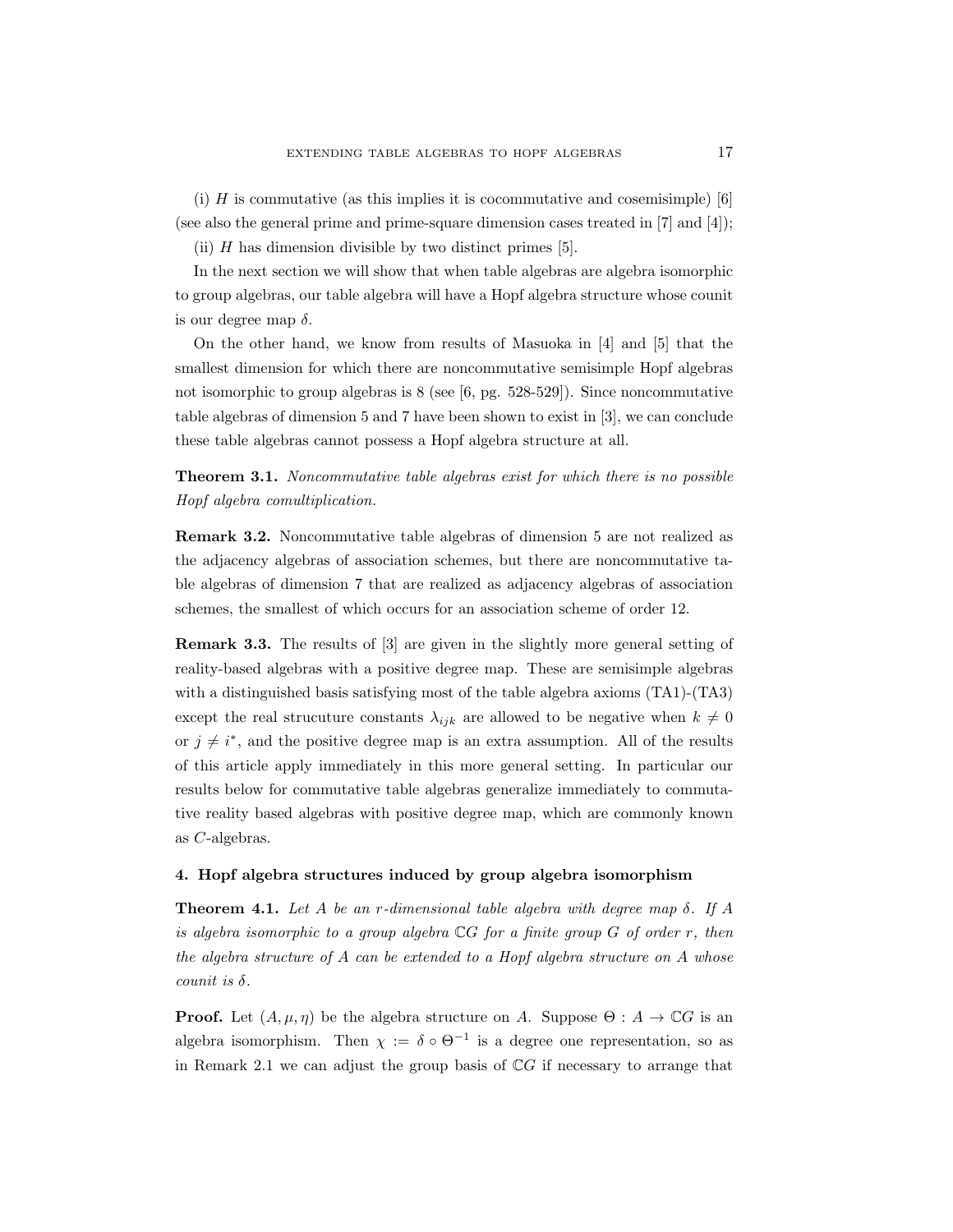coalgebra structure on  $\mathbb{C}G$  has comultiplication given by  $\Delta_G(g) = g \otimes g$ , for all  $g \in G$ , counit  $\chi$ , and antipode  $S(g) = g^{-1}$ , for all  $g \in G$ . We can then see that A has the Hopf algebra structure whose bialgebra is  $(A, \mu, \eta, (\Theta^{-1} \otimes \Theta^{-1}) \circ \Delta \circ \Theta, \delta)$ and whose antipode is  $\Theta^{-1} \circ S \circ \Theta$ .

**Remark 4.2.** In the case of commutative table algebras of dimension  $r$ , the calculation of  $\Delta$  in Theorem 4.1 can done by interpolating between the character tables of the table algebra and the group.

Let N be the character table of the abelian group G and let  $E = \{e_x : \chi \in$  $Irr(G)$  be the basis of primitive idempotents for CG. Then the formula  $g =$  $\sum_{\chi} \chi(g) e_{\chi}$  for all  $g \in G$  tells us that N is the change of basis matrix from the basis  $E$  to the basis  $G$ .

On the other hand, if  $P$  is the character table (first eigenmatrix) of the commutative table algebra A with respect to the basis B, then the primitive idempotent formula

$$
e_{\chi} = \frac{m_{\chi}}{n} \sum_{i} \frac{\chi(b_i^*)}{\delta(b_i)} b_i
$$

indicates that the change of basis matrix from  $E$  to the standard basis  $\bf{B}$  is the matrix  $M$  obtained by dividing each column of  $P$  by the degree of the corresponding element  $b_i$  and multiplying each row of  $P$  by the multiplicity of the corresponding character  $\chi \in Irr(A)$ . The composition of these change of basis matrices realizes a ∗-algebra isomorphism between A and CG because the elements of E are ∗ invariant; i.e.  $e^*_{\chi} = e_{\chi}$  for all  $e_{\chi} \in E$  [1, Proposition 2.9]. Furthermore, the degree map and augmentation map both correspond to the first rows of  $P$  and  $N$ , so they are identified and so the counit is preserved. Using the change of basis matrix  $MN^{-1}$  allows us to write elements of **B** in terms of the basis G, then calculate the value of the comultiplication using  $\Delta_G$ , and the inverse change of basis  $NM^{-1}$ allows us to write the elements of  $G$  in terms of the basis  $\bf{B}$ . So this gives an explicit formula for a Hopf algebra comultiplication that comes directly from the entries of  $MN^{-1}$  and  $NM^{-1}$ . This technique will be used in the next section to generate explicit Hopf algebra comultiplication formulas for table algebras of small rank.

#### 5. Values of Hopf algebra comultiplications on primitive idempotents

Experts familiar with the theory of finite-dimensional Hopf algebras are aware that finite-dimensional commutative semisimple Hopf algebras are cocommutative and cosemisimple, and thus isomorphic to group algebras or their duals. These results are normally established using properties of integrals and the convolution algebra. In this section we give a self-contained proof of this that has the side-benefit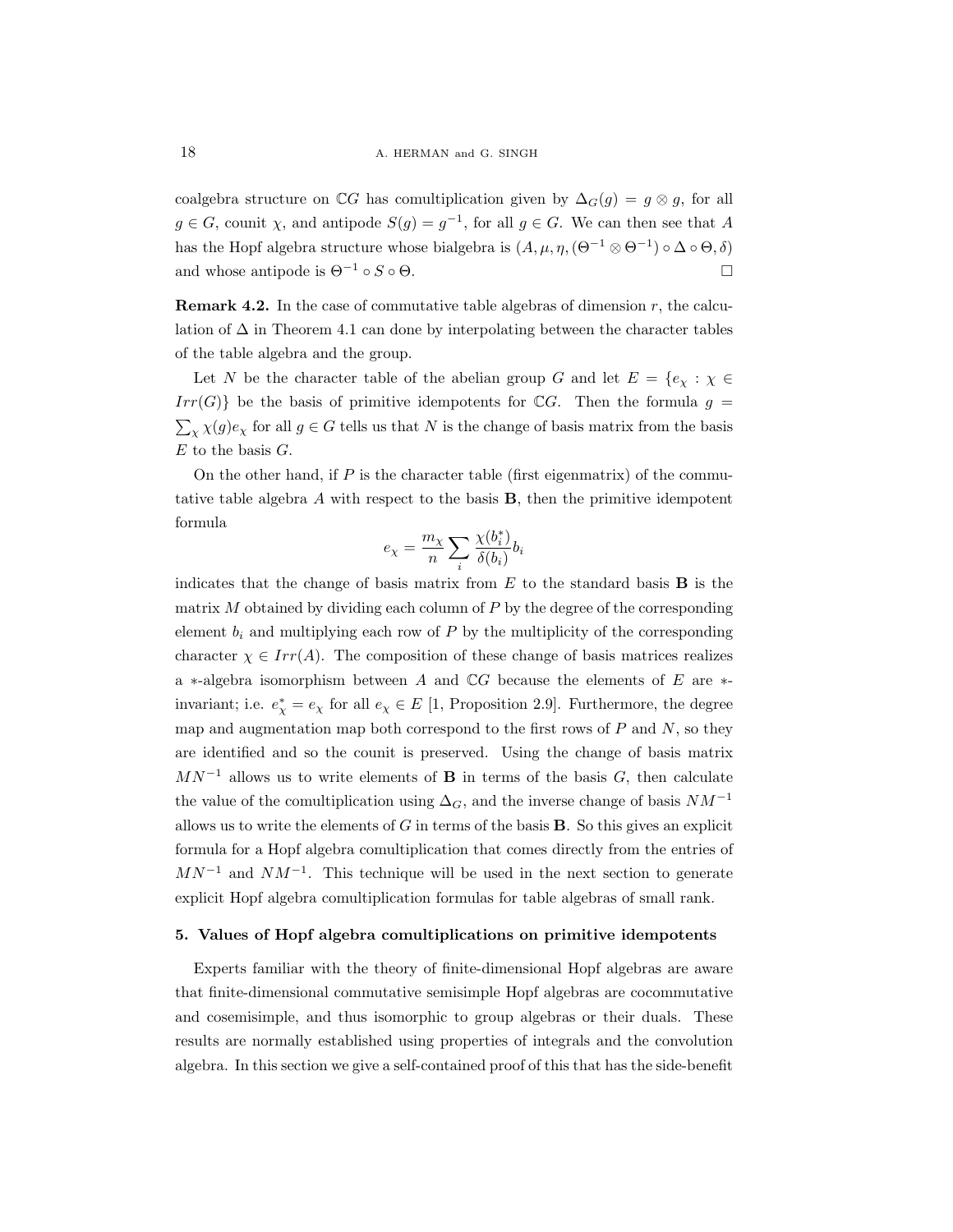of producing a useful formula for the values of the Hopf algebra comultiplication on the basis of primitive idempotents. The proof given here is due to the referee of an earlier version of this article, it has the benefit of showing  $S^2 = 1$ .

**Theorem 5.1.** Let A be a commutative semisimple algebra over  $\mathbb{C}$ , and let E be its basis of primitive idempotents  $\{e_\chi : \chi \in Irr(A)\}$ . Suppose the algebra structure on A extends to a Hopf algebra structure  $(A, \mu, \eta, \Delta, \delta)$  with antipode S. Then there is an abelian group structure on  $Irr(A)$  such that for all  $e<sub>x</sub>$  in E,

$$
\Delta(e_{\chi}) = \sum_{\psi \star \theta = \chi} e_{\psi} \otimes e_{\theta}.
$$

**Proof.** Since the antipode S is an anti-automorphism of  $A$ ,  $S$  acts as a permutation on the set E. Let  $S(e_{\chi}) = e_{S(\chi)}$  for all  $\chi \in Irr(A)$ . Also,  $\Delta: A \to A \otimes A$ is an algebra homomorphism, so  $\Delta(e_{\chi})$  is an idempotent of  $A \otimes A$ . Since A is a finite-dimensional commutative semisimple algebra over an algebraically closed field, there is a subset  $C_{\chi}$  of  $Irr(A) \times Irr(A)$  (possibly empty) such that

$$
\Delta(e_{\chi}) = \sum_{(\theta,\phi) \in C_{\chi}} (e_{\theta} \otimes e_{\phi}).
$$

Now,

$$
1 \otimes 1 = \Delta(1) = \sum_{\chi \in Irr(A)} \Delta(e_{\chi}) = \sum_{\chi \in Irr(A)} \sum_{(\theta,\phi) \in C_{\chi}} (e_{\theta} \otimes e_{\phi})
$$

so every  $(\theta, \phi) \in Irr(A) \times Irr(A)$  is an element of  $C_\chi$  for some  $\chi \in Irr(A)$ . Since  $1 \otimes 1 = \sum_{\theta \in Irr(A)} \sum_{\phi \in Irr(A)} (e_{\theta} \otimes e_{\phi})$ , it follows that for every  $\theta, \phi \in Irr(A)$ , there is a unique  $\chi \in Irr(A)$  such that  $(\theta, \phi) \in C_{\chi}$ . Therefore, setting  $\theta * \phi = \chi$  iff  $(\theta, \phi) \in C_{\chi}$ , for all  $\theta, \phi \in Irr(A)$  gives a well-defined binary operation on  $Irr(A)$ .

We have that the counit  $\delta \in Irr(A)$  satisfies the condition that  $(1 \otimes \delta) \circ \Delta$  is equal to the natural isomorphism  $(1 \otimes 1)^{-1}$  :  $A \to A \otimes \mathbb{C}$ . So whenever  $\chi \star \delta = \psi$ , we have

$$
e_{\psi} \otimes 1 = (1 \otimes \delta) \Delta(e_{\psi}) = \sum_{(\theta, \phi) \in C_{\psi}} (e_{\theta} \otimes \delta(e_{\phi})) = \sum_{\theta : (\theta, \delta) \in C_{\psi}} (e_{\theta} \otimes 1).
$$

This implies that  $(\theta, \delta) \in C_{\psi}$  iff  $\theta = \psi$ . Since  $(\chi, \delta) \in C_{\psi}$  we also have  $\chi = \psi$ . Therefore, for each  $\chi \in Irr(A)$  we have  $\chi \star \delta = \chi$ . Similarly we can show  $\delta \star \chi = \chi$ , and so  $\delta$  is a  $\star$ -identity in  $Irr(A)$ .

Finally,

$$
\delta_{\chi\delta}1_A = \eta(\chi(e_{\delta})) = \mu(S\otimes 1)\Delta(e_{\delta}) = \sum_{(\theta,\phi)\in C_{\delta}}e_{S(\theta)}e_{\phi} = \sum_{(\theta,S(\theta))\in C_{\delta}}e_{S(\theta)},
$$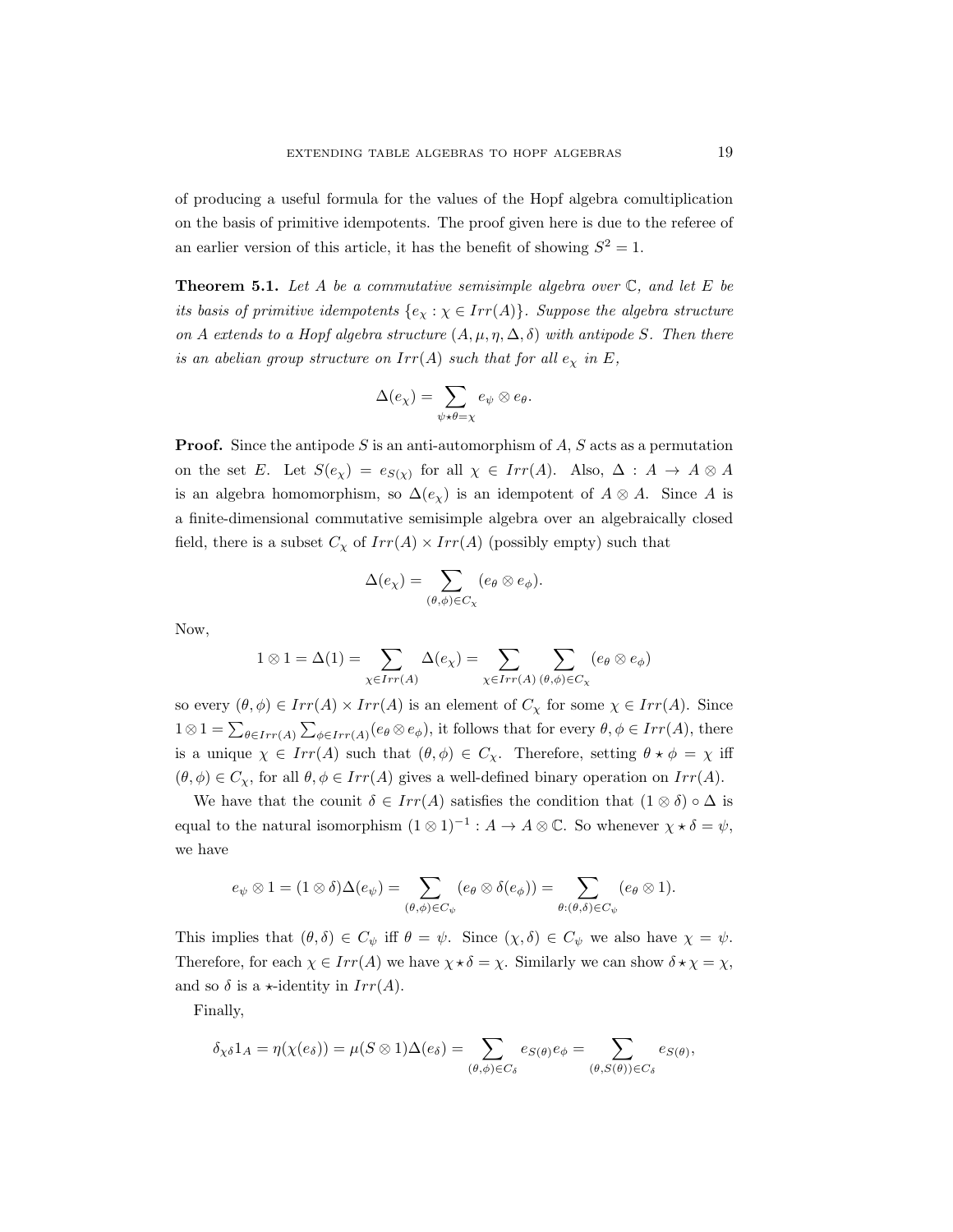so  $C_{\delta} = \{(\theta, S(\theta)) : \theta \in Irr(A)\}\.$  Therefore, for all  $\theta \in Irr(A)$ , we have  $\theta \star S(\theta) = \delta$ . So for all  $\theta \in Irr(A), S(\theta)$  is a right inverse for  $\theta$ , and we can similarly show it will be a left inverse. It follows then that  $S^2$  is the identity permutation on  $Irr(A)$ , and hence  $S^2$  acts as the identity operation on A.

Finally, from coassociativity we have  $(1 \otimes \Delta) \circ \Delta = (\Delta \otimes 1) \otimes \Delta$ , applied to  $e_{\chi}$ for  $\chi \in Irr(A)$  this gives

$$
\sum_{\theta \star \phi = \chi} \sum_{\alpha \star \beta = \theta} (e_{\alpha} \otimes e_{\beta} \otimes e_{\phi}) = \sum_{\alpha \star \psi = \chi} \sum_{\beta \star \phi = \psi} (e_{\alpha} \otimes e_{\beta} \otimes e_{\phi}).
$$

Now,  $e_{\alpha} \otimes e_{\beta} \otimes e_{\phi}$  appears on the left when  $(\alpha \star \beta) \star \phi = \chi$ , and it appears on the right when  $\alpha \star (\beta \star \phi) = \chi$ . Since this holds for every  $\chi \in Irr(A)$ ,  $\star$  is an associative operation on  $Irr(A)$ . Therefore,  $\star$  is a group operation.

We now have that the coalgebra structure of  $(A, \Delta, \delta)$  is the dual of the group algebra  $\mathbb{C}[Irr(A)]$  for the group  $(Irr(A), \star)$ . Since this has the same dimension as A, the group  $(Irr(A), \star)$  must be abelian. This proves the theorem.

**Remark 5.2.** The coalgebra structure on  $A = \mathbb{C}E$  is determined up to coalgebra isomorphism by the isomorphism type of the group  $(Irr(A), \star)$ . If two of these comultiplications defined on the same basis set  $E$  produce isomorphic coalgebra structures, then there would be a permutation  $P$  of  $E$  for which

$$
\Delta(\mathcal{P}(e_{\chi})) = (\mathcal{P} \otimes \mathcal{P}) \sum_{\psi \phi = \chi} (e_{\psi} \otimes e_{\phi})
$$

for all  $\chi \in \hat{G}$ . But  $\mathcal P$  induces a permutation  $\sigma$  on  $\hat{G}$  satisfying

$$
\Delta(e_{\sigma(\chi)}) = \sum_{\psi \phi = \chi} (e_{\sigma(\psi)} \otimes e_{\sigma(\phi)})
$$

for all  $\chi \in \hat{G}$ , so the two corresponding group multiplication tables would have to be permutation isomorphic. But this implies the two groups would be isomorphic. So the group algebras of two nonisomorphic abelian groups of order  $r$  are never isomorphic as Hopf algebras.

#### 6. Table algebras of dimensions 2 and 3

In this section we apply the character table approach indicated in Remark 4.2 to produce explicit formulas for Hopf algebra comultiplications for table algebras of ranks 2 and 3. Since these are prime dimension, these Hopf algebra structures will be unique up to isomorphism.

**Example 6.1.** Let  $\mathbf{B} = \{1 = b_0, b_1\}$  be the standard basis for a table algebra A of dimension 2. Since the involution must fix the multiplicative identity, it also sends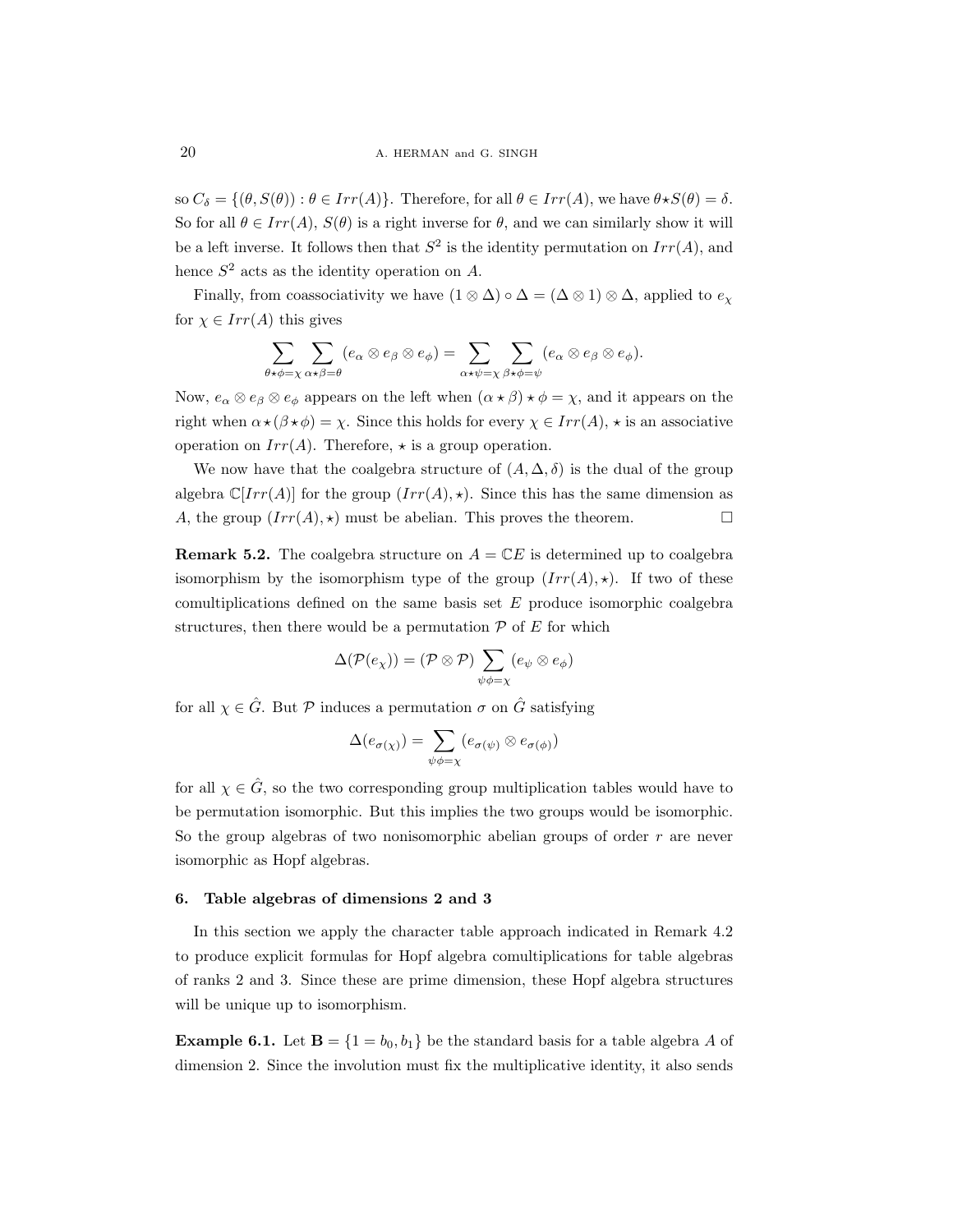$b_1$  to  $b_1$ . Let  $\delta: A \to \mathbb{C}$  be the degree map of our table algebra. If k is the positive real number for which  $\delta(b_1) = k$ , then the assumption **B** is a standard basis implies  $\delta(b_1) = \lambda_{110} = k$ . Since  $\delta$  is a C-linear map for which  $\delta(b_1^2) = \delta(b_1)^2$ , we must have

$$
\mu(b_1 \otimes b_1) = b_1^2 = kb_0 + (k-1)b_1.
$$

As  $b_0$  is the multiplicative identity, this completely determines the multiplication map  $\mu$  and the unit map  $\eta$  of A. Our antipode  $\overline{*}$  is the identity map on A in this case, because  $*$  fixes  $b_0$  and hence also  $b_1$ .

To use our approach, we will generate ∗-algebra isomorphisms between A and  $\mathbb{C}C_2$  using their character tables. The character table of  $\mathbb{C}C_2$  relative to the group basis  $C_2$  is  $N =$  $\begin{bmatrix} 1 & 1 \end{bmatrix}$ 1 −1 1 , and N is precisely the change of basis matrix from the basis of primitive idempotents  $E$  to the group basis  $C_2$ .

On the other hand, the character table of the 2-dimensional table algebra determined by the parameter  $k$  relative to its standard basis **B** is

$$
\begin{array}{c|cc} & b_0 & b_1 & m_{\chi} \\ \hline \delta & 1 & k & 1 \\ \phi & 1 & -1 & k \\ \end{array}
$$

The last column gives the multiplicity of the irreducible character. To obtain the change of basis matrix that converts from coefficients in the basis of primitive idempotents  $E$  of  $\mathbb{C}\mathbf{B}$  to the table algebra basis  $\mathbf{B}$ , we divide the columns corresponding to the elements  $b_i \in \mathbf{B}$  by the degree  $\delta(b_i)$ , and the row corresponding to each  $\chi \in Irr(A)$  by the multiplicity  $m_{\chi}$ . So the change of basis matrix form E to **B** is

$$
M = \begin{bmatrix} 1 & 1 \\ k & -1 \end{bmatrix}
$$
, and its inverse is  $M^{-1} = \frac{1}{k+1} \begin{bmatrix} 1 & 1 \\ k & -1 \end{bmatrix}$ .

The change of basis matrix from the basis  $C_2$  to **B** is thus  $MN^{-1}$ , and from **B** to  $C_2$  is  $NM^{-1}$ .

Therefore, the element  $g = e_{\delta} - e_{\chi} = \frac{1-k}{k+1} b_0 + \frac{2}{k+1} b_1$  is an element with  $g^2 = b_0$ for which  $\{b_0, g\} \simeq C_2$  is a group basis for A. Note that  $\delta(g) = 1$  and  $g^* = g$ , so the induced Hopf algebra structure on A has counit  $\delta$  and antipode  $\overline{\ast}$ .

Let  $\Delta$  be the Hopf algebra comultiplication on the group algebra  $\mathbb{C}\langle g \rangle$  with  $\Delta(b_0) = b_0$  and  $\Delta(g) = g \otimes g$ . We wish to compute a formula for  $\Delta(b_i)$  in terms of the basis of elementary tensors  $b_{ij} := b_i \otimes b_j$  for  $b_i, b_j \in \mathbf{B}$ . Since our change of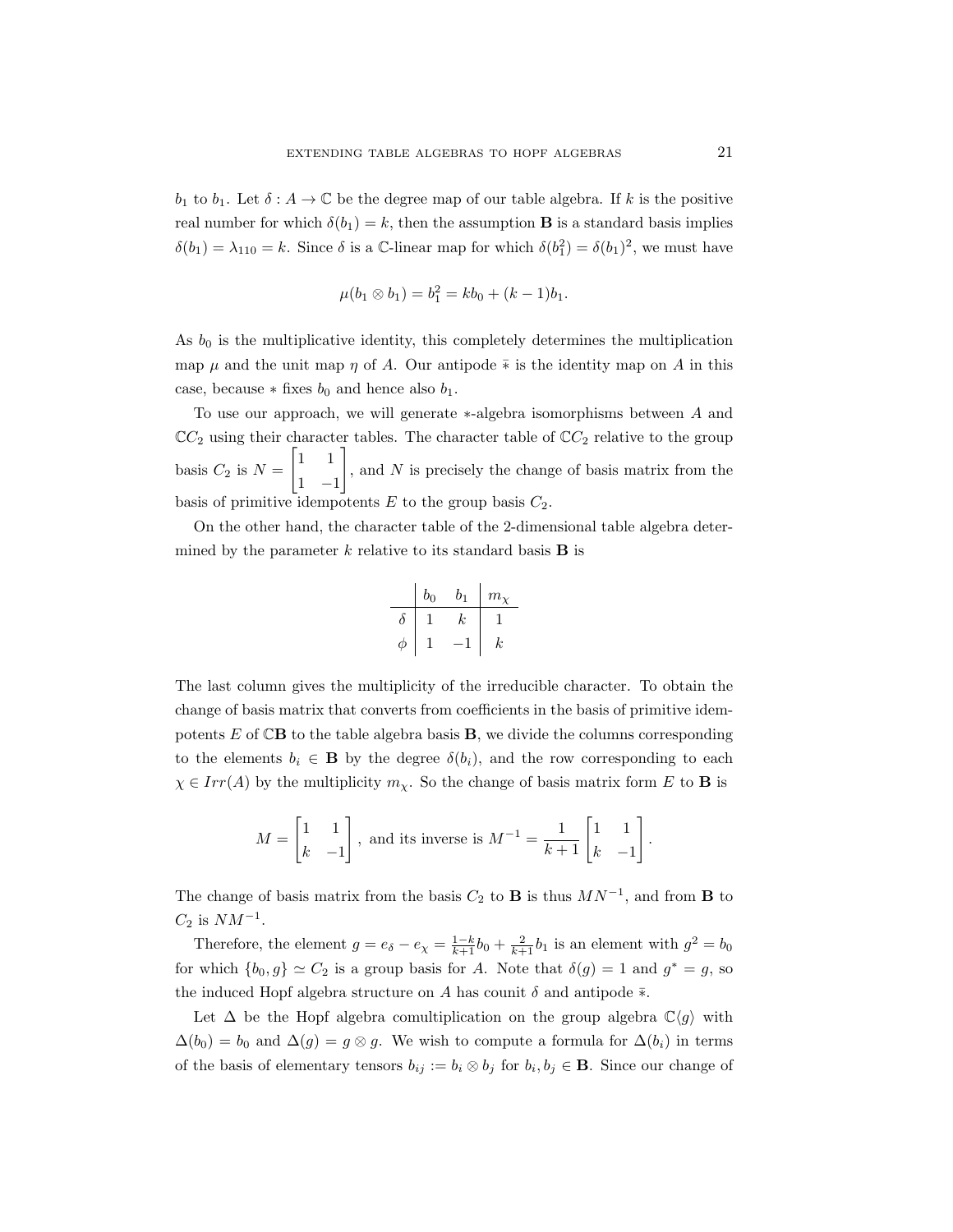basis matrices also tell us  $b_1 = \frac{k-1}{2}b_0 + \frac{k+1}{2}g$ , we can compute

$$
\Delta(b_1) = \frac{k-1}{2}\Delta(b_0) + \frac{k+1}{2}\Delta(g)
$$
  
\n
$$
= \frac{k-1}{2}(b_0 \otimes b_0) + \frac{k+1}{2}(g \otimes g)
$$
  
\n
$$
= \frac{k-1}{2}(b_0 \otimes b_0) + \frac{k+1}{2}[(\frac{1-k}{k+1}b_0 + \frac{2}{k+1}b_1) \otimes (\frac{1-k}{k+1}b_0 + \frac{2}{k+1}b_1)]
$$
  
\n
$$
= [\frac{k-1}{2} + \frac{(1-k)^2}{2(k+1)}]b_{00} + \frac{(k+1)(2)(1-k)}{2(k+1)^2}[b_{01} + b_{10}] + \frac{(2)(2)(k+1)}{2(k+1)^2}b_{11}
$$
  
\n
$$
\implies \Delta(b_1) = \frac{k(k-1)}{k+1}b_{00} + \frac{1-k}{k+1}[b_{01} + b_{10}] + \frac{2}{k+1}b_{11}.
$$

**Example 6.2.** The Hopf algebra structure of a triangle. When  $k$  is a positive integer larger than 1, the adjacency algebra of a complete graph on  $k+1$  vertices is the table algebra of dimension 2 in Example 6.1 determined by the parameter  $k$ . If we let  $b_0$  be the  $(k+1) \times (k+1)$  identity matrix and  $b_1$  be the adjacency matrix of the complete graph on  $k+1$  vertices, then the formula in Example 6.1 defines the Hopf algebra structure of a complete graph on  $k+1$  vertices. Its comultiplication takes values in the space  $(k+1)^2 \times (k+1)^2$ -matrices spanned by the  $b_{ij}$ 's, where  $b_{ij} = b_i \otimes b_j$ . For example, when  $b_1$  is the adjacency matrix of a triangle (the case  $k = 2$ , then the Hopf algebra structure is determined by the  $9 \times 9$  matrix

$$
\Delta(b_1) = \frac{1}{3}(2b_{00} - b_{01} - b_{10} + 2b_{11}).
$$

Example 6.3. Nonreal table algebras of dimension 3. Suppose A is a 3-dimensional nonreal table algebra with standard basis  $\mathbf{B} = \{b_0, b_1, b_2\}$ , with  $b_1^* = b_2$ . The table algebra conditions imply that there is a unique  $u \geq 0$  such that  $b_1b_2 =$  $(2u+1)b_0 + ub_1 + ub_2$ , and  $b_1^2 = ub_1 + (u+1)b_2$ . So  $\delta(b_1) = \delta(b_2) = 2u+1$ .

For  $G = C_3$  the character table is

$$
N = \begin{bmatrix} 1 & 1 & 1 \\ 1 & \zeta & \zeta^2 \\ 1 & \zeta^2 & \zeta \end{bmatrix},
$$

for a primitive cube root of unity  $\zeta$ . We again view N as the change of basis matrix from the basis of primitive idempotents  $E$  to the basis  $G$ . It is important for our approach that the first row of  $N$  corresponds to the trivial character, the ordering of the second and third columns is reversed it results in a permutation of some of our structure constants for the Hopf algebra comultiplication.

The character table of the 3-dimensional nonreal table algebra determined by the parameter  $u$  can be calculated from the eigenvalues of the regular matrices of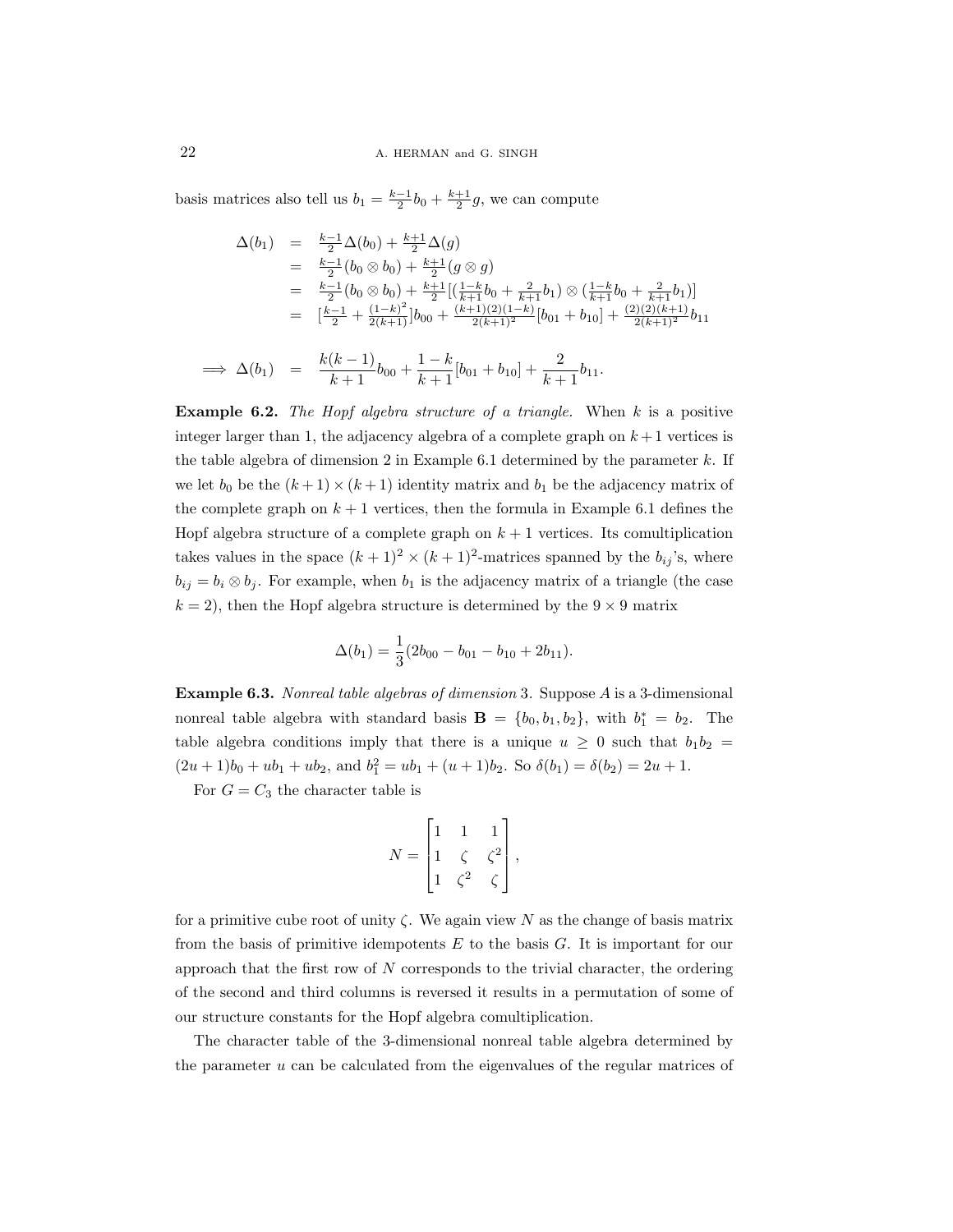$$
\{b_0, b_1, b_2\}:
$$

$$
\begin{array}{c|c|c|c|c|c} & b_0 & b_1 & b_1^* & m_\chi \\ \hline \delta & 1 & 2u+1 & 2u+1 & 1 \\ \phi & 1 & \frac{1}{2}(-1+\sqrt{-3-4u}) & \frac{1}{2}(-1-\sqrt{-3-4u}) & 2u+1 \\ \bar{\phi} & 1 & \frac{1}{2}(-1-\sqrt{-3-4u}) & \frac{1}{2}(-1+\sqrt{-3-4u}) & 2u+1 \end{array}
$$

To obtain the change of basis matrix  $M$  that changes the basis from  $E$  to  $\mathbf{B}$ , we multiply each row by the multiplicity of the corresponding irreducible character and divide each column by the degree of the corresponding element. So

$$
M = \begin{bmatrix} 1 & 1 & 1 \\ 2u + 1 & \frac{1}{2}(-1 + \sqrt{-3 - 4u}) & \frac{1}{2}(-1 - \sqrt{-3 - 4u}) \\ 2u + 1 & \frac{1}{2}(-1 - \sqrt{-3 - 4u}) & \frac{1}{2}(-1 + \sqrt{-3 - 4u}) \end{bmatrix}.
$$

Again it is important here that the first row of  $M$  corresponds to the degree map. Now we use the change of basis matrices  $MN^{-1}$  and  $NM^{-1}$  to express  $b_1 = \alpha e +$  $\beta g + \gamma g^{-1}$  and  $g = rb_0 + sb_1 + tb_2$ , where  $\alpha, \beta, \gamma$  are the entries in the second row of  $MN^{-1}$  and r, s, t are the entries in the second row of  $NM^{-1}$ . From these we can obtain a formula for  $\Delta(b_1)$ :

$$
\Delta(b_1) = \alpha(e \otimes e) + \beta(g \otimes g) + \gamma(g^{-1} \otimes g^{-1}) \n= \alpha b_{00} + \beta[(rb_0 + sb_1 + tb_2) \otimes (rb_0 + sb_1 + tb_2)] \n+ \gamma[(\bar{r}b_0 + \bar{t}b_1 + \bar{s}b_2) \otimes (\bar{r}b_0 + \bar{t}b_1 + \bar{s}b_2)] \n= (\alpha + \beta r^2 + \gamma \bar{r}^2)b_{00} + (\beta rs + \gamma \bar{r}t)b_{01} + (\beta rt + \gamma \bar{r}s)b_{02} \n+ (\beta sr + \gamma \bar{t}r)b_{10} + (\beta s^2 + \gamma \bar{t}^2)b_{11} + (\beta st + \gamma \bar{t} s)b_{12} \n+ (\beta tr + \gamma \bar{s}r)b_{20} + (\beta ts + \gamma \bar{s}t)b_{21} + (\beta t^2 + \gamma \bar{s}^2)b_{22}.
$$

Our formula for  $\Delta(b_1)$  comes from the calculations of

 $\overline{a}$ 

$$
MN^{-1} = \begin{bmatrix} 1 & 0 & 0 \\ \frac{2u}{3} & \frac{(3+4u)-\sqrt{9+12u}}{6} & \frac{(3+4u)+\sqrt{9+12u}}{6} \\ \frac{2u}{3} & \frac{(3+4u)+\sqrt{9+12u}}{6} & \frac{(3+4u)-\sqrt{9+12u}}{6} \end{bmatrix}
$$

and

$$
NM^{-1} = \begin{bmatrix} 1 & 0 & 0 \\ \frac{-2u}{3+4u} & \frac{\sqrt{3}(\sqrt{9+12u} - (3+4u))}{2(3+4u)\sqrt{3+4u}} & \frac{\sqrt{3}(\sqrt{9+12u} + (3+4u))}{2(3+4u)\sqrt{3+4u}} \\ \frac{-2u}{3+4u} & \frac{\sqrt{3}(\sqrt{9+12u} + (3+4u))}{2(3+4u)\sqrt{3+4u}} & \frac{\sqrt{3}(\sqrt{9+12u} - (3+4u))}{2(3+4u)\sqrt{3+4u}} \end{bmatrix}.
$$

The second rows of these matrices determine  $\alpha, \beta, \gamma$  and r, s, t. Now we leave it to the reader to verify the formulas  $\Delta(b_0) = b_{00}$ ,

$$
\Delta(b_1) = \frac{1}{4u+3}((4u^2+2u)b_{00}-2ub_{01}+0b_{02}-2ub_{10}+(u+3)b_{11}-ub_{12}+0b_{20}-ub_{21}+ub_{22}),
$$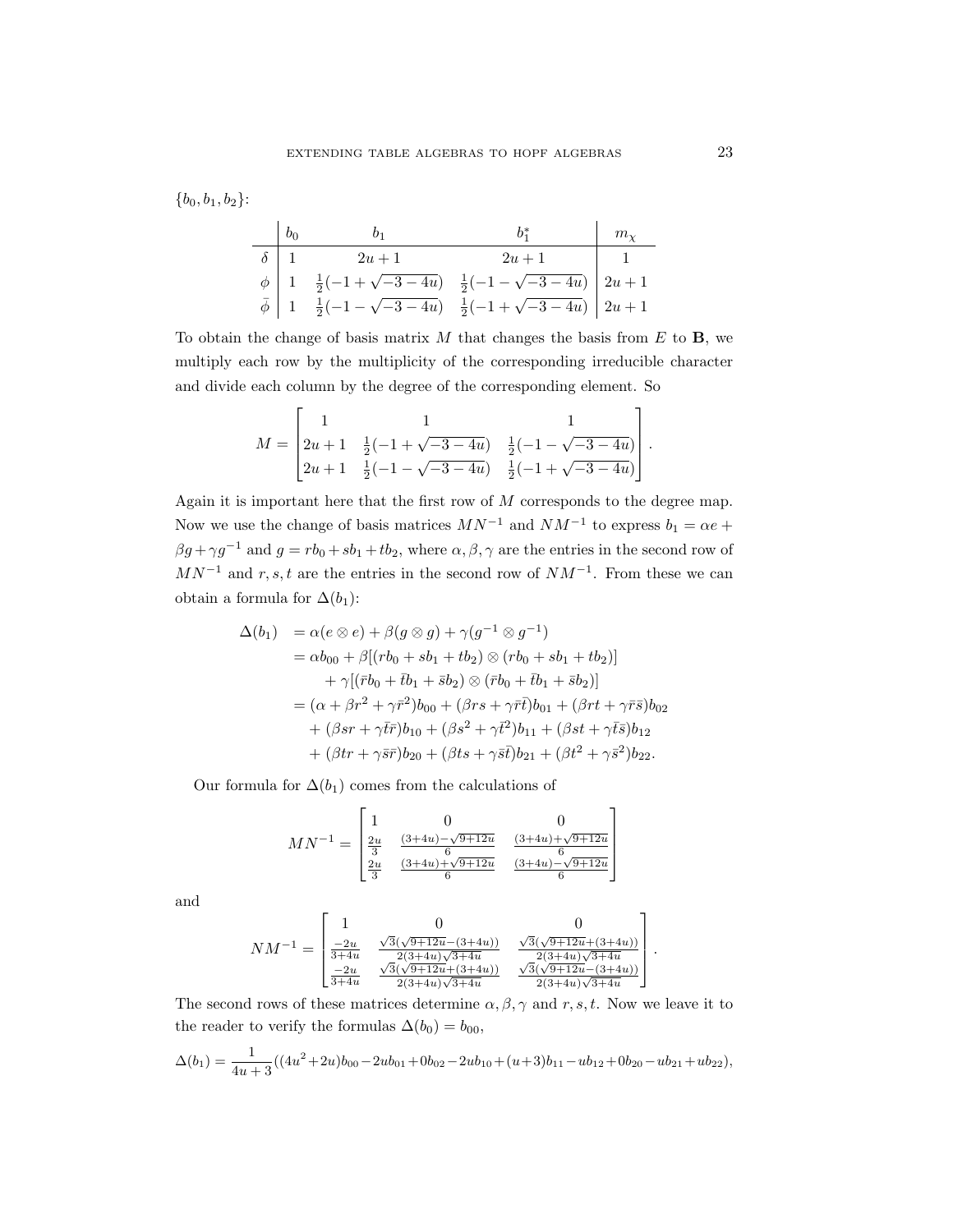and

$$
\Delta(b_2) = \frac{1}{4u+3}((4u^2+2u)b_{00}+0b_{01}-2ub_{02}+0b_{10}+ub_{11}-ub_{12}-2ub_{20}-ub_{21}+(u+3)b_{22}).
$$

Example 6.4. Real Table Algebras of Dimension 3. Let A be a real table algebra whose standard basis **B** = { $b_0, b_1, b_2$ } satisfies  $b_i^* = b_i$  for  $i = 0, 1, 2$ . Let  $\delta(b_1) = k$ and  $\delta(b_2) = \ell$  be the degrees of the nonidentity basis elements, and let  $u, v$  be the structure constants determined by  $b_1b_2 = ub_1 + vb_2$ . Since the degree map is an algebra homomorphism these parameters satisfy the necessary condition  $k\ell =$  $ku + \ell v$ . The remaining structure constants are determined by the identities

$$
b_1^2 = kb_0 + (k - u - 1)b_1 + (k - v)b_2
$$
, and  $b_2^2 = \ell b_0 + (\ell - u)b_1 + (\ell - v - 1)b_2$ .

From the regular matrices of  $b_1$  and  $b_2$  we can determine the character table of A relative to **B** in terms of the parameters  $k, \ell, u$ , and v.

$$
\begin{array}{c|c|c} & 1 & b_1 & b_2 & m_{\chi} \\ \hline \delta & 1 & k & \ell & 1 \\ \phi & 1 & \frac{1}{2}((v - u - 1) + \sqrt{\alpha}) & \frac{1}{2}((u - v - 1) - \sqrt{\alpha}) & m_{\phi} \\ \psi & 1 & \frac{1}{2}((v - u - 1) - \sqrt{\alpha}) & \frac{1}{2}((u - v - 1) + \sqrt{\alpha}) & m_{\psi} \end{array}
$$

where  $\alpha = (v - u - 1)^2 + 4v$ . The multiplicities can be calculated from the orthogonality relations, which lead to the equation  $\frac{1+k+\ell}{m_\phi} = 1 + \frac{\phi(b_1)^2}{k} + \frac{\phi(b_2)^2}{\ell}$  $\frac{\partial_2 f}{\partial}$  and a similar one for  $m_{\psi}$ . These reduce to

$$
m_{\phi} = \frac{k\ell + k^2\ell + k\ell^2}{k\ell + \ell\phi_1^2 + k\phi_2^2}
$$
 and 
$$
m_{\psi} = \frac{k\ell + k^2\ell + k\ell^2}{k\ell + \ell\psi_1^2 + k\psi_2^2},
$$

where  $\phi_1 = \phi(b_1)$ ,  $\phi_2 = \phi(b_2)$ ,  $\psi_1 = \psi(b_1)$ , and  $\psi_2 = \psi(b_2)$  are the corresponding character table entries.

Therefore, the change of basis matrix from the basis of primitive idempotents  $E$ to B is

$$
M:=\begin{bmatrix} 1 & 1 & 1 \\ m_{\phi} & \frac{m_{\phi}}{k} \phi_1 & \frac{m_{\phi}}{\ell} \phi_2 \\ m_{\psi} & \frac{m_{\psi}}{k} \psi_1 & \frac{m_{\psi}}{\ell} \psi_2 \end{bmatrix}.
$$

We know  $A \simeq \mathbb{C}C_3$  as \*-algebras. Let N be the character table of  $C_3$  given in the previous example. The change of basis matrix from the basis  $C_3$  to our table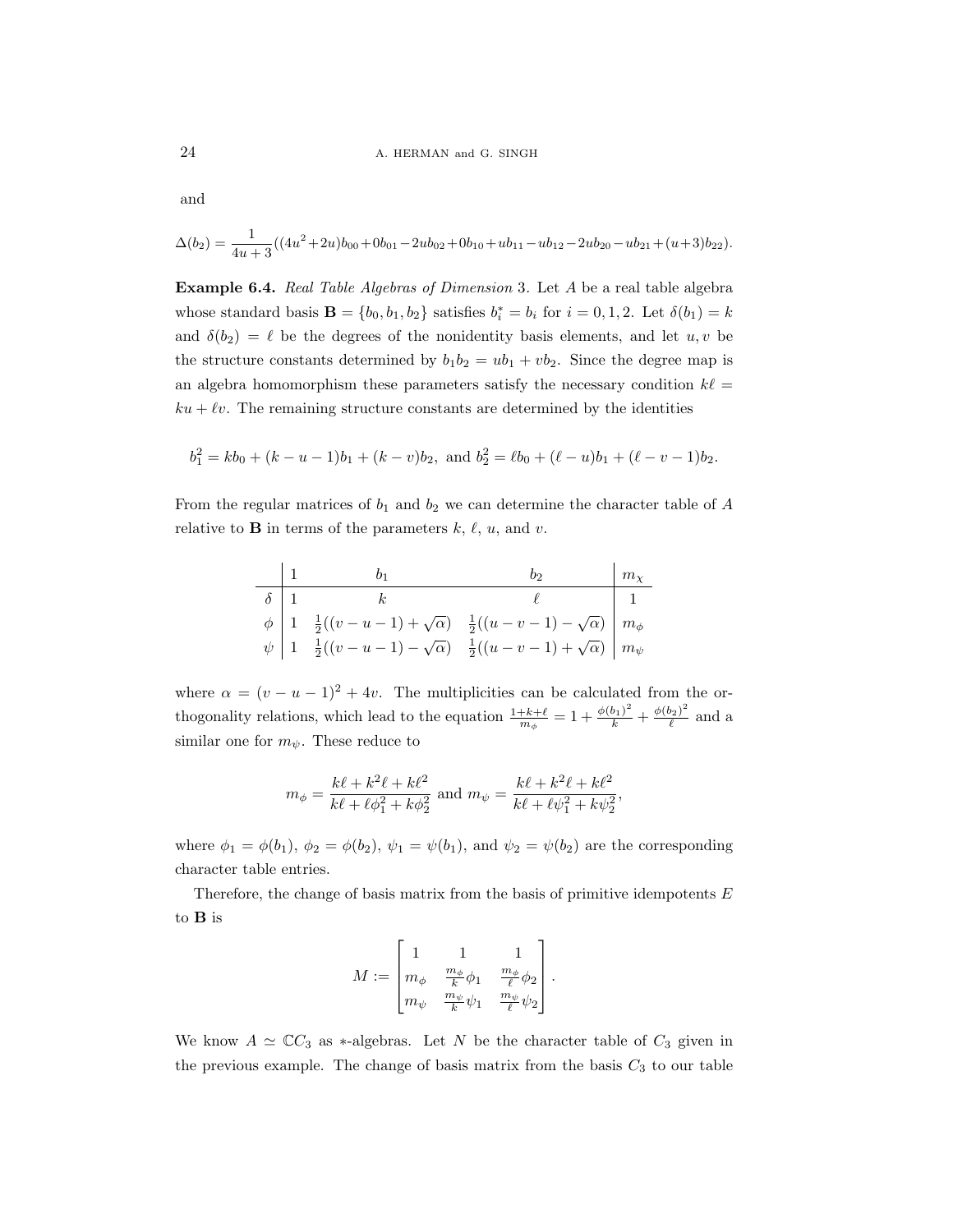algebra basis B will be

$$
MN^{-1} = \begin{bmatrix} 1 & 0 & 0 \\ \frac{m_{\phi}}{3} \left(1 + \frac{\phi_1}{k} + \frac{\phi_2}{\ell}\right) & \frac{m_{\phi}}{3} \left(1 + \frac{\phi_1}{k}\zeta^2 + \frac{\phi_2}{\ell}\zeta\right) & \frac{m_{\phi}}{3} \left(1 + \frac{\phi_1}{k}\zeta + \frac{\phi_2}{\ell}\zeta^2\right) \\ \frac{m_{\psi}}{3} \left(1 + \frac{\psi_1}{k} + \frac{\psi_2}{\ell}\right) & \frac{m_{\psi}}{3} \left(1 + \frac{\psi_1}{k}\zeta^2 + \frac{\psi_2}{\ell}\zeta\right) & \frac{m_{\psi}}{3} \left(1 + \frac{\psi_1}{k}\zeta + \frac{\psi_2}{\ell}\zeta^2\right) \end{bmatrix}
$$
  
 := 
$$
\begin{bmatrix} 1 & 0 & 0 \\ \alpha_1 & \beta_1 & \bar{\beta}_1 \\ \alpha_2 & \beta_2 & \bar{\beta}_2 \end{bmatrix},
$$

and its inverse (obtained using Wolfram Math  $Alpha^{\textcircled{c}}$ ) is the change of basis matrix from  $\bf{B}$  to  $C_3$ :

$$
NM^{-1} = \begin{bmatrix} 1 & 0 & 0 \\ r & s & t \\ \bar{r} & \bar{s} & \bar{t} \end{bmatrix},
$$

where

$$
r = \frac{\phi_1 \psi_2 - \phi_2 \psi_1 + k(\phi_2 - \psi_2)\zeta + \ell(\psi_1 - \phi_1)\zeta^2}{\phi_1(\psi_2 - \ell) + \phi_2(k - \psi_1) + \psi_1\ell - \psi_2k}
$$
  
\n
$$
s = \frac{\psi_1 \ell - \psi_2 k + k(\psi_2 - \ell)\zeta + \ell(k - \psi_1)\zeta^2}{m_{\phi}(\phi_1(\psi_2 - \ell) + \phi_2(k - \psi_1) + \psi_1\ell - \psi_2k)}, \text{ and}
$$
  
\n
$$
t = \frac{\phi_1 k - \phi_2 \ell + k(\ell - \phi_2)\zeta + \ell(\phi_1 - k)\zeta^2}{m_{\psi}(\phi_1(\psi_2 - \ell) + \phi_2(k - \psi_1) + \psi_1\ell - \psi_2k)}.
$$

As before we can use  $MN^{-1}$  and its inverse to derive a formula for the Hopf algebra comultiplication that is induced by the Hopf algebra comultiplication on the group algebra. We have that  $b_1 = \alpha_1 b_0 + \beta_1 g + \overline{\beta}_1 g^{-1}$ ,  $b_2 = \alpha_2 b_0 + \beta_2 g + \overline{\beta}_2 g^{-1}$ ,  $g = rb_0 + sb_1 + tb_2$ , and  $g^{-1} = \bar{r}b_0 + \bar{s}b_1 + \bar{t}b_2$ . Note that  $\alpha_1$  and  $\alpha_2$  are real follows from  $b_1$  and  $b_2$  being  $\ast$ -invariant. Again the ordering of the last two idempotents in the basis  $E$  is not fixed, but switching the order only interchanges the second and third rows of these change of basis matrices. We will have

$$
\Delta(b_1) = \alpha_1 \Delta(b_0) + \beta_1 \Delta(g) + \bar{\beta}_1 \Delta(g^{-1})
$$
  
\n
$$
= \alpha_1 b_{00} + \beta_1(g \otimes g) + \bar{\beta}_1(g^{-1} \otimes g^{-1})
$$
  
\n
$$
= \alpha_1 b_{00} + \beta_1[(rb_0 + sb_1 + tb_2) \otimes (rb_0 + sb_1 + tb_2)]
$$
  
\n
$$
+ \bar{\beta}_1[(\bar{r}b_0 + \bar{s}b_1 + \bar{t}b_2) \otimes (\bar{r}b_0 + \bar{s}b_1 + \bar{t}b_2)]
$$
  
\n
$$
= (\alpha_1 + \beta_1 r^2 + \bar{\beta}_1 \bar{r}^2) b_{00} + (\beta_1 rs + \bar{\beta}_1 \bar{r} \bar{s}) b_{01} + (\beta_1 r t + \bar{\beta}_1 \bar{r} \bar{t}) b_{02}
$$
  
\n
$$
+ (\beta_1 sr + \bar{\beta}_1 \bar{s} \bar{r}) b_{10} + (\beta_1 s^2 + \bar{\beta}_1 \bar{s}^2) b_{11} + (\beta_1 st + \bar{\beta}_1 \bar{s} \bar{t}) b_{12}
$$
  
\n
$$
+ (\beta_1 tr + \bar{\beta}_1 \bar{t} \bar{r}) b_{20} + (\beta_1 ts + \bar{\beta}_1 \bar{t} \bar{s}) b_{21} + (\beta_1 t^2 + \bar{\beta}_1 \bar{t}^2) b_{22},
$$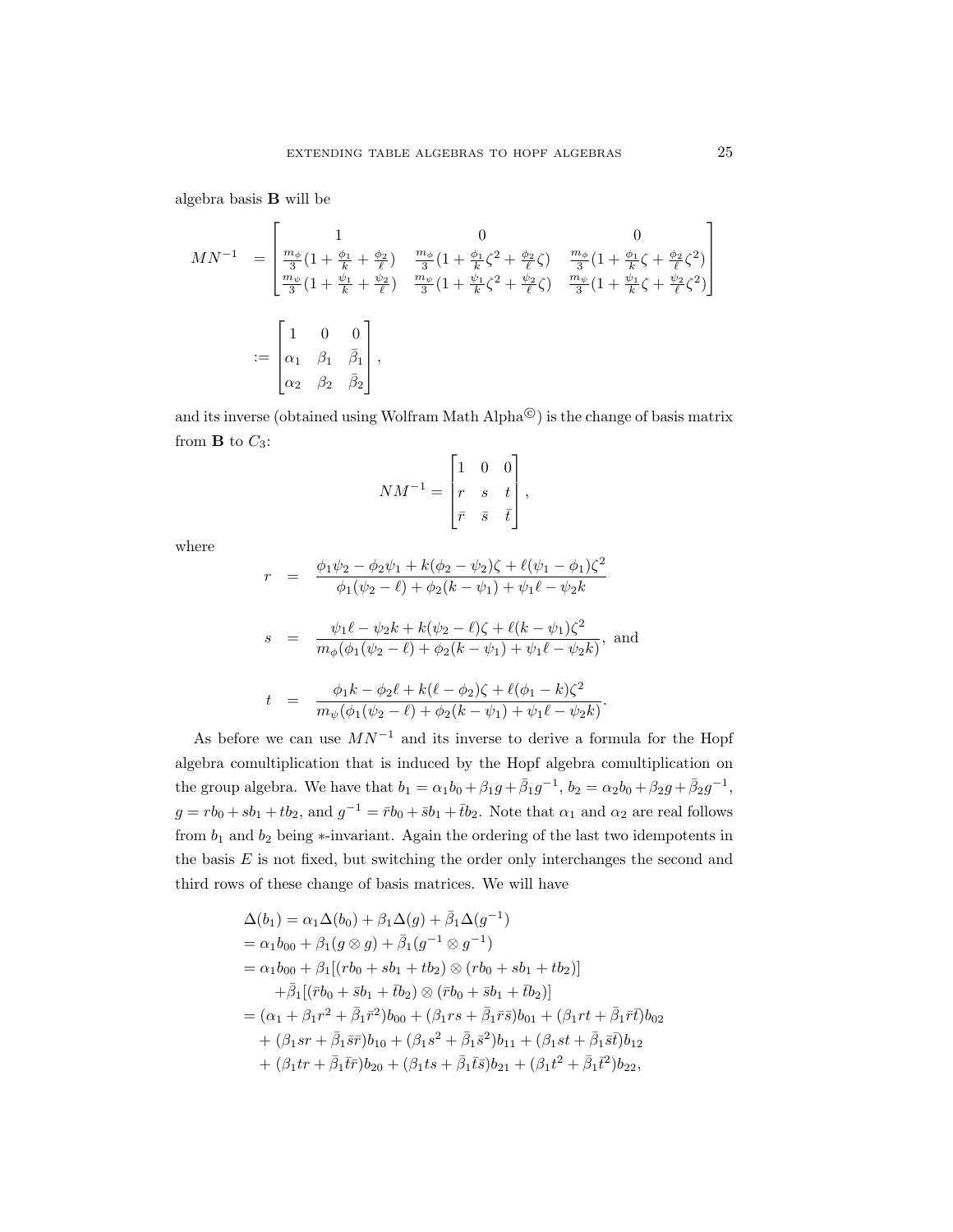and the formula for  $\Delta(b_2)$  has the same pattern with  $\alpha_2$  and  $\beta_2$  replacing  $\alpha_1$  and  $\beta_1$ . Note that the coefficients of the  $b_{ij}$  occurring in  $\Delta(b_1)$  and  $\Delta(b_2)$  are guaranteed to be real numbers.

The explicit formulas in the 3-dimensional table algebra case are too long to express concisely here, but become easier in specific cases. We will demonstrate this with some actual calculations for table algebras corresponding to familiar stronglyregular graphs.

Example 6.5. The Hopf algebra structure of a rectangle. A rectangle is a stronglyregular graph on 4 vertices, which means that it generates an association scheme whose adjacency matrices form a table algebra basis. If  $b_2$  is the  $4 \times 4$  adjacency matrix of the rectangle, then the parameters of Example 6.4 for this table algebra are  $k = 1, \ell = 2, u = 0$ , and  $v = 1$ . Therefore, the character table of CB is

|        | b1 | $b_2$ | $m_{\rm v}$ |
|--------|----|-------|-------------|
|        |    |       |             |
| đ.     |    |       |             |
| $\psi$ |    | 0     | 2           |

and the change of basis matrix from the group basis  $C_3$  to the table algebra basis  ${b_0, b_1, b_2}$  is

$$
MN^{-1} = \begin{bmatrix} 1 & 1 & 1 \\ 1 & 1 & -1 \\ 2 & -2 & 0 \end{bmatrix} \cdot \frac{1}{3} \begin{bmatrix} 1 & 1 & 1 \\ 1 & \zeta^2 & \zeta \\ 1 & \zeta & \zeta^2 \end{bmatrix} = \begin{bmatrix} 1 & 0 & 0 \\ \frac{1}{3} & \frac{-2}{3}\zeta & \frac{-2}{3}\zeta^2 \\ 0 & -\frac{2}{3}\zeta - \frac{4}{3}\zeta^2 & -\frac{4}{3}\zeta - \frac{2}{3}\zeta^2 \end{bmatrix}.
$$

Using this matrix and its inverse, we have  $b_1 = \frac{1}{3}e - \frac{2}{3}\zeta g - \frac{2}{3}\zeta^2$ ,  $b_2 = \left(-\frac{2}{3}\zeta - \frac{2}{3}\zeta\right)$  $\frac{4}{3}\zeta^2$ )g +  $\left(-\frac{4}{3}\zeta - \frac{2}{3}\zeta^2\right)g^2$  and  $g = \frac{1}{4}\zeta^2b_0 - \frac{3}{4}\zeta^2b_1 - \frac{1}{4}(2\zeta + \zeta^2)b_2$ , and  $g^2 = \frac{1}{4}\zeta b_0$  –  $\frac{3}{4}\zeta b_1 - \frac{1}{4}(\zeta + 2\zeta^2)b_2$ . From these we can obtain formulas for  $\Delta(b_1)$  and  $\Delta(b_2)$  as before:

$$
\Delta(b_1) = \frac{1}{8}(3b_{00} - b_{01} - b_{02} - b_{10} + 3b_{11} + 3b_{12} - b_{20} + 3b_{21} - b_{22})
$$

and

$$
\Delta(b_2) = \frac{1}{8}(-b_{00} + 3b_{01} - b_{02} + 3b_{10} - 9b_{11} + 3b_{12} - b_{20} + 3b_{21} + 3b_{22}).
$$

Example 6.6. The Hopf algebra structure of a pentagon. A pentagon is a strongly regular graph on 5 vertices whose adjacency matrix generates the real table algebra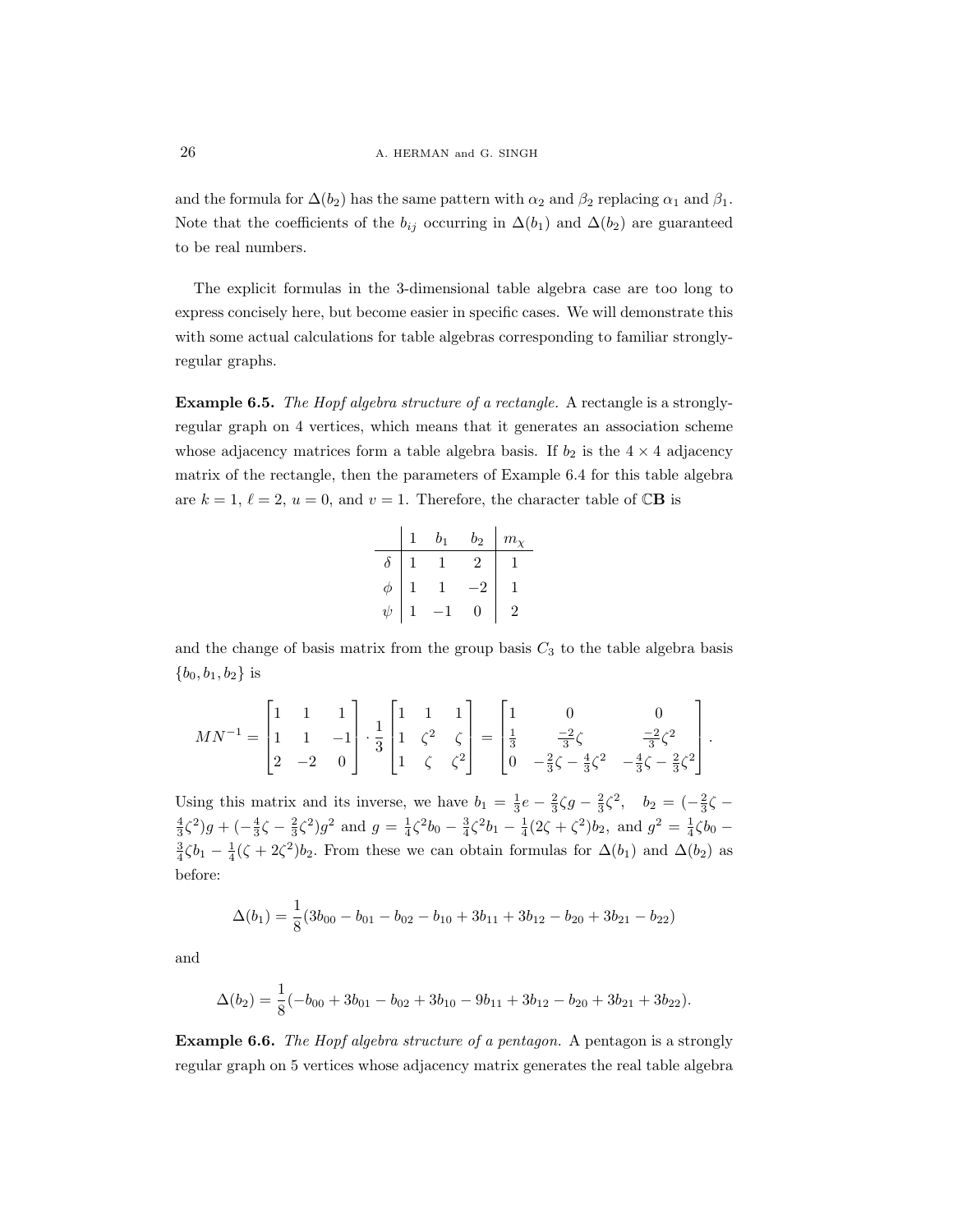of dimension 3 with parameters  $k = \ell = 2$  and  $u = v = 1$ . Its character table is

$$
\begin{array}{c|ccccc|c} & 1 & b_1 & b_2 & m_\chi \\ \hline \delta & 1 & 2 & 2 & 1 \\ \phi & 1 & \frac{-1+\sqrt{5}}{2} & \frac{-1-\sqrt{5}}{2} & 2 \\ \psi & 1 & \frac{-1-\sqrt{5}}{2} & \frac{-1+\sqrt{5}}{2} & 2 \end{array}
$$

Therefore, the change of basis matrices between the bases  $C_3$  and  ${\bf B}$  are

$$
MN^{-1} = \begin{bmatrix} 1 & 0 & 0 \\ \frac{1}{3} & \frac{5+\sqrt{-15}}{6} & \frac{5-\sqrt{-15}}{6} \\ \frac{1}{3} & \frac{5-\sqrt{-15}}{6} & \frac{5+\sqrt{-15}}{6} \end{bmatrix} \text{ and } NM^{-1} = \begin{bmatrix} 1 & 0 & 0 \\ \frac{-1}{5} & \frac{3-\sqrt{-15}}{10} & \frac{3+\sqrt{-15}}{10} \\ \frac{-1}{5} & \frac{3+\sqrt{-15}}{10} & \frac{3-\sqrt{-15}}{10} \end{bmatrix}.
$$

So the unique Hopf algebra structure on the adjacency algebra of a pentagon has its comultiplication given by

$$
\Delta(b_1) = \frac{1}{5}(2b_{00} - b_{01} + 0b_{02} - b_{10} + b_{11} + 2b_{12} + 0b_{20} + 2b_{21} - 2b_{22})
$$

and

$$
\Delta(b_2) = \frac{1}{5}(2b_{00} + 0b_{01} - b_{02} + 0b_{10} - 2b_{11} + 2b_{12} - b_{20} + 2b_{21} + b_{22}).
$$

Example 6.7. The *Petersen graph* is a strongly regular graph whose adjacency matrix generate the real table algebra of dimension 3 with parameters  $k = 3, \ell = 6$ ,  $u = 2$ , and  $v = 2$ . Substituting these into our formulas, the character table of this table algebra is

|    | b <sub>1</sub> | $b_2$ | $m_{\rm v}$ |
|----|----------------|-------|-------------|
|    | 3              |       |             |
|    |                |       |             |
| ıb |                |       | 5           |

so our change of basis matrix is

$$
M = \begin{bmatrix} 1 & 1 & 1 \\ 4 & -\frac{8}{3} & \frac{2}{3} \\ 5 & \frac{5}{3} & -\frac{5}{3} \end{bmatrix}.
$$

From this matrix and the character table N of the group of order 3 we can produce our formula for the Hopf algebra comultiplication on the adjacency algebra of the Petersen graph:

$$
\Delta(b_1) = \frac{1}{10}(5b_{00} - 5b_{01} + 3b_{02} - 5b_{10} + 0b_{11} + 3b_{12} + 3b_{20} + 3b_{21} - 3b_{22})
$$

and

$$
\Delta(b_2) = \frac{1}{10}(22b_{00} - 3b_{01} - 2b_{02} - 3b_{10} - 3b_{11} + 3b_{12} - 2b_{20} + 3b_{21} + 0b_{22}).
$$